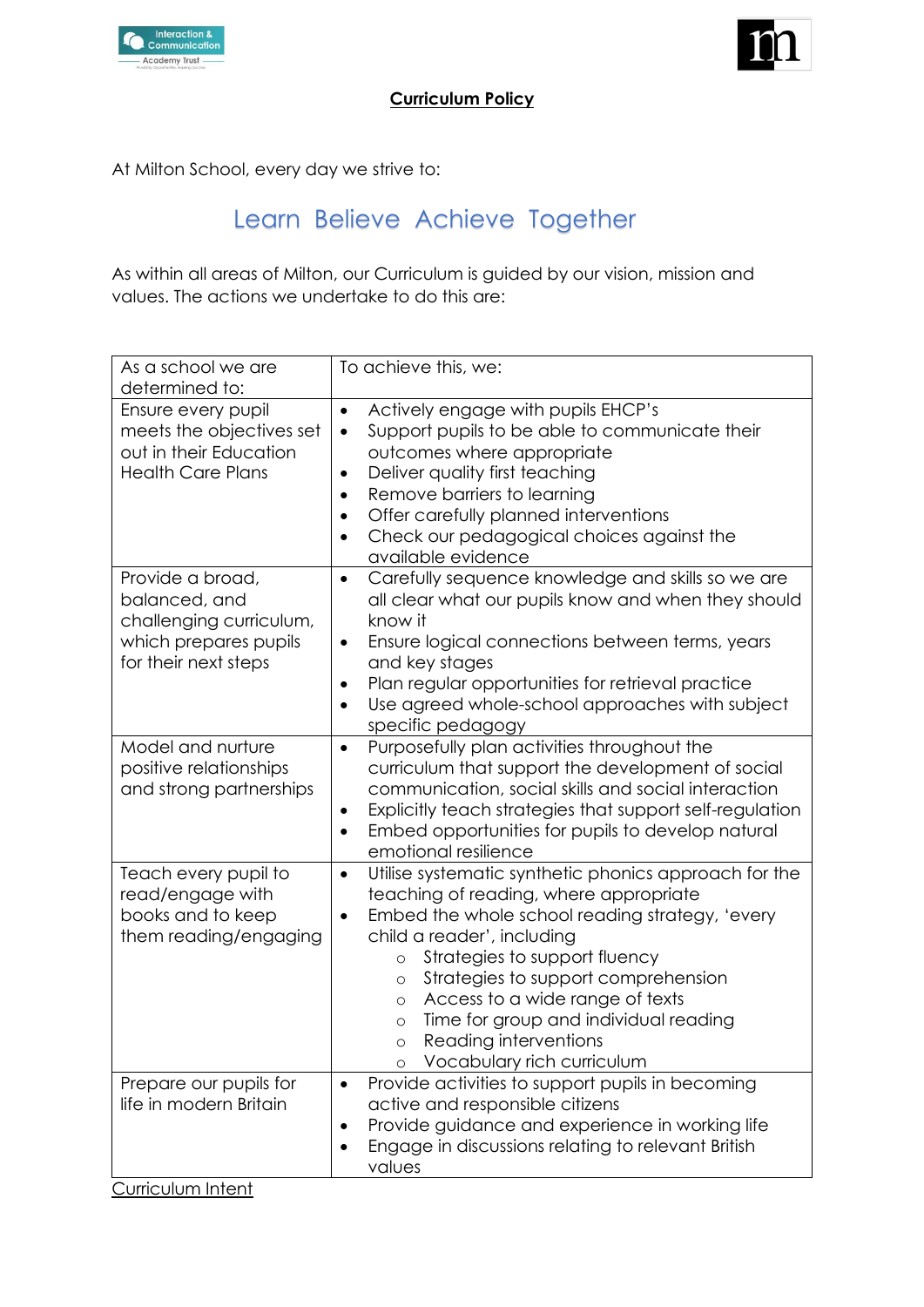



The principle behind the design of Milton School's Curriculum is to provide pupils with personalised routes of learning which provide challenge and will support pupils to acquire the knowledge and skills required to become independent citizens. The curriculum offers a broad and balanced but flexible approach.

The 3 pathways enable pupils to access learning at an appropriate level, providing challenge based on their starting points. Pupils can move between pathways, offering flexibility to meet their individual learning needs.

This curriculum is based on programmes of study from a variety of sources, enabling the offer to be bespoke and pupil led.

The curriculum is designed to enable pupils to meet their highest potential and to become independent young adults ready to access the next stage of their education.



#### Curriculum Areas

EYFS follow a curriculum based on a combination of Development Matters and Birth to Five. The structure of the curriculum follows the 7 areas of learning: communication and language, personal, social and emotional development, physical development, literacy, mathematics, understanding the world, and expressive arts and design.

The characteristics of effective teaching and learning underpins the delivery of the curriculum. The flexible approach to teaching and learning enables pupils to access learning opportunities that are appropriate to the starting points and developmental needs.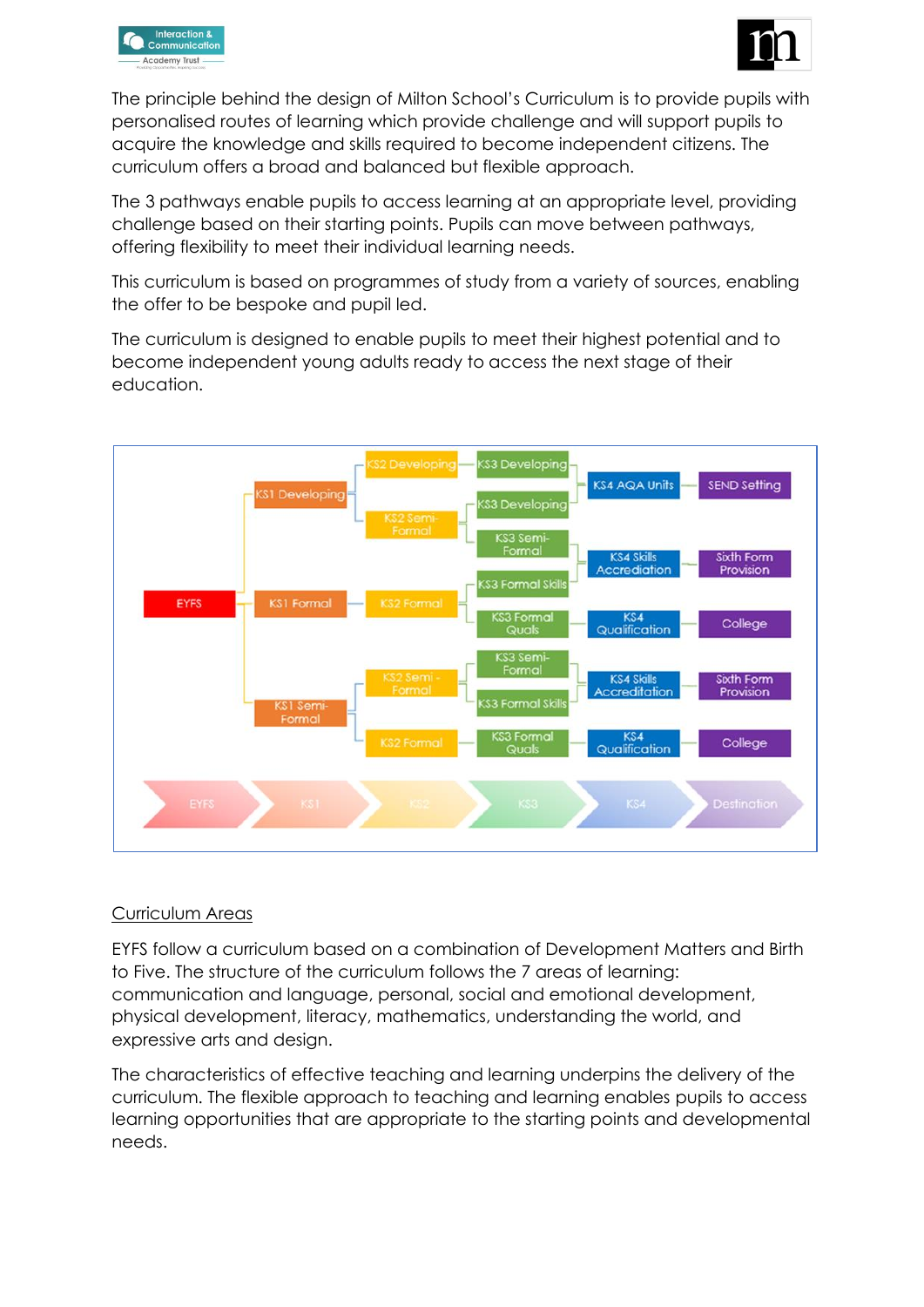



## Curriculum Subjects

The curriculum for primary and secondary pupils follows the national curriculum subject areas. Each curriculum subject provides differentiated learning outcomes to support the needs of all pupils taking into account their starting points.

| <b>EYFS</b>                    | <b>National Curriculum</b> | Milton                |
|--------------------------------|----------------------------|-----------------------|
| Communication, Language &      | English                    | Reading               |
| Literacy                       |                            | Writing               |
|                                |                            | Speaking & Listening  |
| <b>Mathematics</b>             | Maths                      | Space, shape, measure |
|                                |                            | Using and applying    |
|                                |                            | Number                |
| Personal, social and emotional | PSHE & RSE                 | <b>PSHE</b>           |
| development                    |                            | Careers               |
|                                |                            | Learning for Life     |
| Understanding the world        | Science                    | Science               |
|                                | Computing                  | Computing             |
|                                | Design Technology          | Design Technology     |
|                                |                            | Enterprise            |
|                                | History                    | Integrated studies    |
|                                | Geography                  |                       |
|                                | <b>RE</b>                  | <b>RE</b>             |
| Physical development           | <b>PE</b>                  | <b>PE</b>             |
| Expressive arts and design     | Music                      | Music                 |
|                                | Art                        | Art                   |

#### Curriculum Coverage

The curriculum has been arranged over a three-year cycle to ensure a full breadth of coverage.

Each phase has its own theme that relates to a whole school wider topic.

This cross school approach enables opportunities for across phase working.

| KUW: Geography<br>PSF<br>KUW: technology.<br>subject links<br>KUW: solence<br><b>EAD</b> : music<br>history<br>Things that move<br>The world ground me<br>KUW: Geography,<br>KUW: technology.<br>KUW: geography,<br>history, science<br>history<br>history<br>Culture and community<br>Mighty machinery<br>Space and time travel<br>PSE<br>KUW: technology.<br>KUW: geography,<br>KUW: History<br>science<br>history, science.<br>technology<br>Summer<br>Autumn<br>Spring<br>Year 2<br>Year <sub>2</sub><br>Year 2<br>Our bodies<br>People who help us<br>Animals and their<br>PSE<br>habitate<br>PSE<br>P <sub>D</sub><br>KUW: Solence<br>KUW: Geography<br>Keep moving<br>People and places<br>Minibeasts<br>PSE<br>KUW: Science<br>PSE<br>KUW: Geography<br>PD<br><b>Health and hygiene</b><br>999 Emergency<br>Our wonderful world<br>PSE<br>PSF<br>KUW: Solence<br>KUW: Saienae<br>PD<br>geography<br>Autumn<br>Summer<br>Spring<br>Year 3<br>Year <sub>3</sub><br>Year <sub>3</sub><br><b>Colour and Pattern</b><br><b>Fantastic Foods</b><br>Homes<br>EAD: Art. music<br>Technology<br>KUW: History.<br>technology<br><b>House and homes</b><br><b>Clothes and Fashion</b><br>Primary<br>Chop, slice, mash<br>EAD: Art. music.<br>KUW: Technology<br>KUW: History.<br>technology<br>Café society<br>Design, structure and<br>What you wear<br>architecture<br>EAD: Art. music<br>EAD: Art. music<br>KUW: History.<br>Technology<br>Technology<br>technology |          | Autumn<br>Year 1 | Spring<br>Year <sub>1</sub> | Summer<br>Yearl           |
|---------------------------------------------------------------------------------------------------------------------------------------------------------------------------------------------------------------------------------------------------------------------------------------------------------------------------------------------------------------------------------------------------------------------------------------------------------------------------------------------------------------------------------------------------------------------------------------------------------------------------------------------------------------------------------------------------------------------------------------------------------------------------------------------------------------------------------------------------------------------------------------------------------------------------------------------------------------------------------------------------------------------------------------------------------------------------------------------------------------------------------------------------------------------------------------------------------------------------------------------------------------------------------------------------------------------------------------------------------------------------------------------------------------------------------------------------------------------|----------|------------------|-----------------------------|---------------------------|
|                                                                                                                                                                                                                                                                                                                                                                                                                                                                                                                                                                                                                                                                                                                                                                                                                                                                                                                                                                                                                                                                                                                                                                                                                                                                                                                                                                                                                                                                     | EYFS/KS1 | All about me     | Transport                   | Holidays                  |
|                                                                                                                                                                                                                                                                                                                                                                                                                                                                                                                                                                                                                                                                                                                                                                                                                                                                                                                                                                                                                                                                                                                                                                                                                                                                                                                                                                                                                                                                     | Main     |                  |                             |                           |
| Primary<br>Main                                                                                                                                                                                                                                                                                                                                                                                                                                                                                                                                                                                                                                                                                                                                                                                                                                                                                                                                                                                                                                                                                                                                                                                                                                                                                                                                                                                                                                                     |          |                  |                             |                           |
|                                                                                                                                                                                                                                                                                                                                                                                                                                                                                                                                                                                                                                                                                                                                                                                                                                                                                                                                                                                                                                                                                                                                                                                                                                                                                                                                                                                                                                                                     |          |                  |                             | <b>Amazing adventures</b> |
| sublect links<br>Secondary                                                                                                                                                                                                                                                                                                                                                                                                                                                                                                                                                                                                                                                                                                                                                                                                                                                                                                                                                                                                                                                                                                                                                                                                                                                                                                                                                                                                                                          |          |                  |                             |                           |
|                                                                                                                                                                                                                                                                                                                                                                                                                                                                                                                                                                                                                                                                                                                                                                                                                                                                                                                                                                                                                                                                                                                                                                                                                                                                                                                                                                                                                                                                     |          |                  |                             |                           |
|                                                                                                                                                                                                                                                                                                                                                                                                                                                                                                                                                                                                                                                                                                                                                                                                                                                                                                                                                                                                                                                                                                                                                                                                                                                                                                                                                                                                                                                                     |          |                  |                             |                           |
| subject links<br>EYFS/KS1<br>Main<br>subject links<br>Primary<br>Main<br>subject links<br>Secondary<br>EYFS/KS1<br>Secondary                                                                                                                                                                                                                                                                                                                                                                                                                                                                                                                                                                                                                                                                                                                                                                                                                                                                                                                                                                                                                                                                                                                                                                                                                                                                                                                                        | Main     |                  |                             |                           |
|                                                                                                                                                                                                                                                                                                                                                                                                                                                                                                                                                                                                                                                                                                                                                                                                                                                                                                                                                                                                                                                                                                                                                                                                                                                                                                                                                                                                                                                                     |          |                  |                             |                           |
|                                                                                                                                                                                                                                                                                                                                                                                                                                                                                                                                                                                                                                                                                                                                                                                                                                                                                                                                                                                                                                                                                                                                                                                                                                                                                                                                                                                                                                                                     |          |                  |                             |                           |
|                                                                                                                                                                                                                                                                                                                                                                                                                                                                                                                                                                                                                                                                                                                                                                                                                                                                                                                                                                                                                                                                                                                                                                                                                                                                                                                                                                                                                                                                     |          |                  |                             |                           |
|                                                                                                                                                                                                                                                                                                                                                                                                                                                                                                                                                                                                                                                                                                                                                                                                                                                                                                                                                                                                                                                                                                                                                                                                                                                                                                                                                                                                                                                                     |          |                  |                             |                           |
|                                                                                                                                                                                                                                                                                                                                                                                                                                                                                                                                                                                                                                                                                                                                                                                                                                                                                                                                                                                                                                                                                                                                                                                                                                                                                                                                                                                                                                                                     |          |                  |                             |                           |
|                                                                                                                                                                                                                                                                                                                                                                                                                                                                                                                                                                                                                                                                                                                                                                                                                                                                                                                                                                                                                                                                                                                                                                                                                                                                                                                                                                                                                                                                     |          |                  |                             |                           |
|                                                                                                                                                                                                                                                                                                                                                                                                                                                                                                                                                                                                                                                                                                                                                                                                                                                                                                                                                                                                                                                                                                                                                                                                                                                                                                                                                                                                                                                                     |          |                  |                             |                           |
|                                                                                                                                                                                                                                                                                                                                                                                                                                                                                                                                                                                                                                                                                                                                                                                                                                                                                                                                                                                                                                                                                                                                                                                                                                                                                                                                                                                                                                                                     |          |                  |                             |                           |
|                                                                                                                                                                                                                                                                                                                                                                                                                                                                                                                                                                                                                                                                                                                                                                                                                                                                                                                                                                                                                                                                                                                                                                                                                                                                                                                                                                                                                                                                     |          |                  |                             |                           |
|                                                                                                                                                                                                                                                                                                                                                                                                                                                                                                                                                                                                                                                                                                                                                                                                                                                                                                                                                                                                                                                                                                                                                                                                                                                                                                                                                                                                                                                                     |          |                  |                             |                           |
|                                                                                                                                                                                                                                                                                                                                                                                                                                                                                                                                                                                                                                                                                                                                                                                                                                                                                                                                                                                                                                                                                                                                                                                                                                                                                                                                                                                                                                                                     |          |                  |                             |                           |
|                                                                                                                                                                                                                                                                                                                                                                                                                                                                                                                                                                                                                                                                                                                                                                                                                                                                                                                                                                                                                                                                                                                                                                                                                                                                                                                                                                                                                                                                     |          |                  |                             |                           |
|                                                                                                                                                                                                                                                                                                                                                                                                                                                                                                                                                                                                                                                                                                                                                                                                                                                                                                                                                                                                                                                                                                                                                                                                                                                                                                                                                                                                                                                                     |          |                  |                             |                           |
|                                                                                                                                                                                                                                                                                                                                                                                                                                                                                                                                                                                                                                                                                                                                                                                                                                                                                                                                                                                                                                                                                                                                                                                                                                                                                                                                                                                                                                                                     |          |                  |                             |                           |
|                                                                                                                                                                                                                                                                                                                                                                                                                                                                                                                                                                                                                                                                                                                                                                                                                                                                                                                                                                                                                                                                                                                                                                                                                                                                                                                                                                                                                                                                     |          |                  |                             |                           |
|                                                                                                                                                                                                                                                                                                                                                                                                                                                                                                                                                                                                                                                                                                                                                                                                                                                                                                                                                                                                                                                                                                                                                                                                                                                                                                                                                                                                                                                                     |          |                  |                             |                           |
|                                                                                                                                                                                                                                                                                                                                                                                                                                                                                                                                                                                                                                                                                                                                                                                                                                                                                                                                                                                                                                                                                                                                                                                                                                                                                                                                                                                                                                                                     |          |                  |                             |                           |
|                                                                                                                                                                                                                                                                                                                                                                                                                                                                                                                                                                                                                                                                                                                                                                                                                                                                                                                                                                                                                                                                                                                                                                                                                                                                                                                                                                                                                                                                     |          |                  |                             |                           |
|                                                                                                                                                                                                                                                                                                                                                                                                                                                                                                                                                                                                                                                                                                                                                                                                                                                                                                                                                                                                                                                                                                                                                                                                                                                                                                                                                                                                                                                                     |          |                  |                             |                           |
|                                                                                                                                                                                                                                                                                                                                                                                                                                                                                                                                                                                                                                                                                                                                                                                                                                                                                                                                                                                                                                                                                                                                                                                                                                                                                                                                                                                                                                                                     |          |                  |                             |                           |
|                                                                                                                                                                                                                                                                                                                                                                                                                                                                                                                                                                                                                                                                                                                                                                                                                                                                                                                                                                                                                                                                                                                                                                                                                                                                                                                                                                                                                                                                     |          |                  |                             |                           |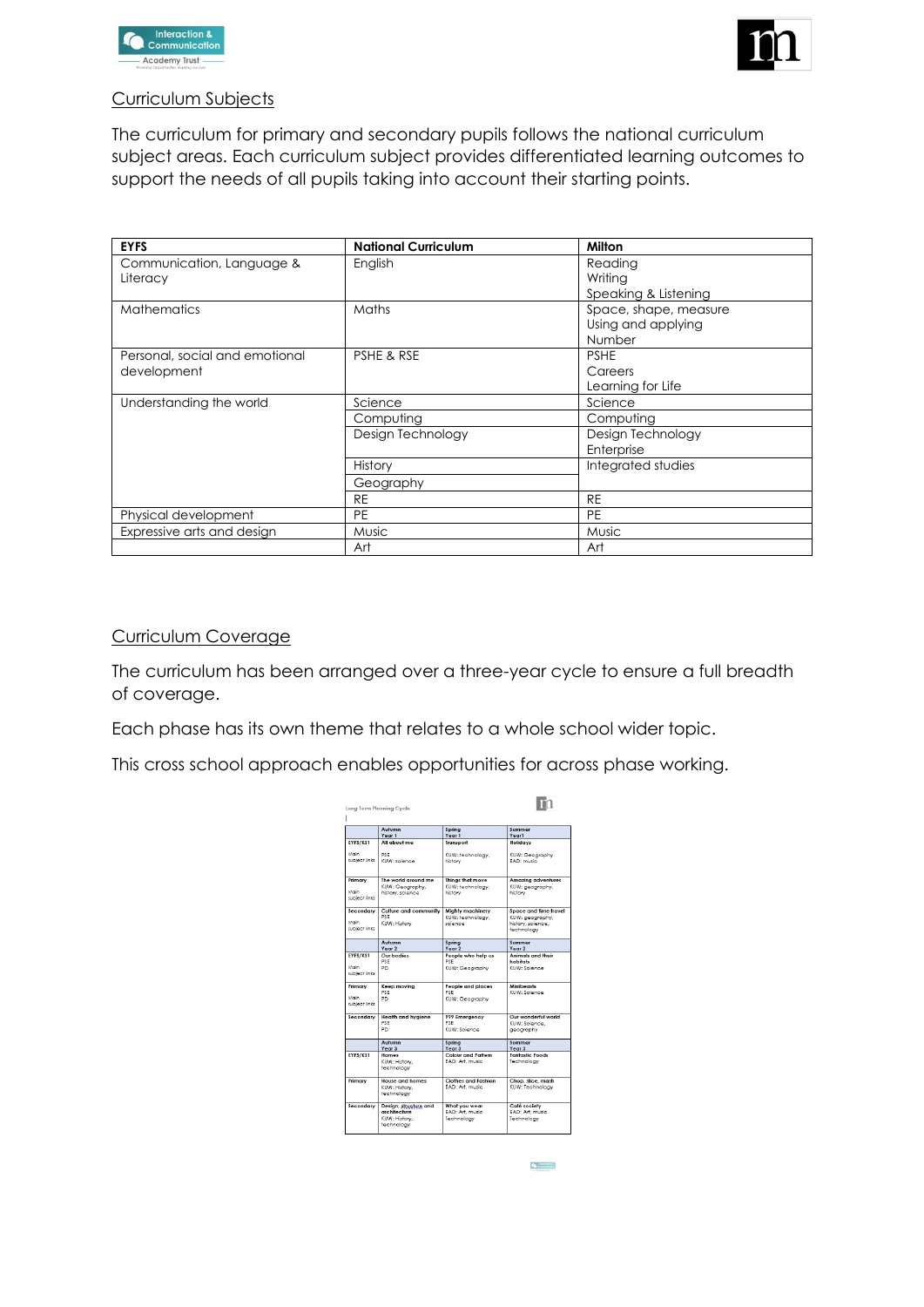



# Curriculum Plans: EYFS, Primary & Secondary

The curriculum plans are a comprehensive guid to the planning process. Each guide contains the following content:

- Thematic title for each key stage
- Programme of study (formal, semi-formal, developmental); guidance for achievement levels from Birth to five, Engagement Model, Milton Milestones, Pre Key Stage Standards (1-6) and PIVATs
- Related schemes for further guidance and examples of activities
- Related accreditation
- Suggested activities: developmental, semi-formal, formal
- Suggested activities: continuous and extended provision
- Phonics (English curriculum plans)
- Key vocabulary
- Related literature and songs



#### Implementation

The curriculum plans should be used to inform the mid term planning process. Highlighting of the curriculum plans (all – few – some) indicates which elements of the long-term plan are being covered in the mid term planning document.

The mid-term plan will outline in more detail the content of each week to show progression over the term.

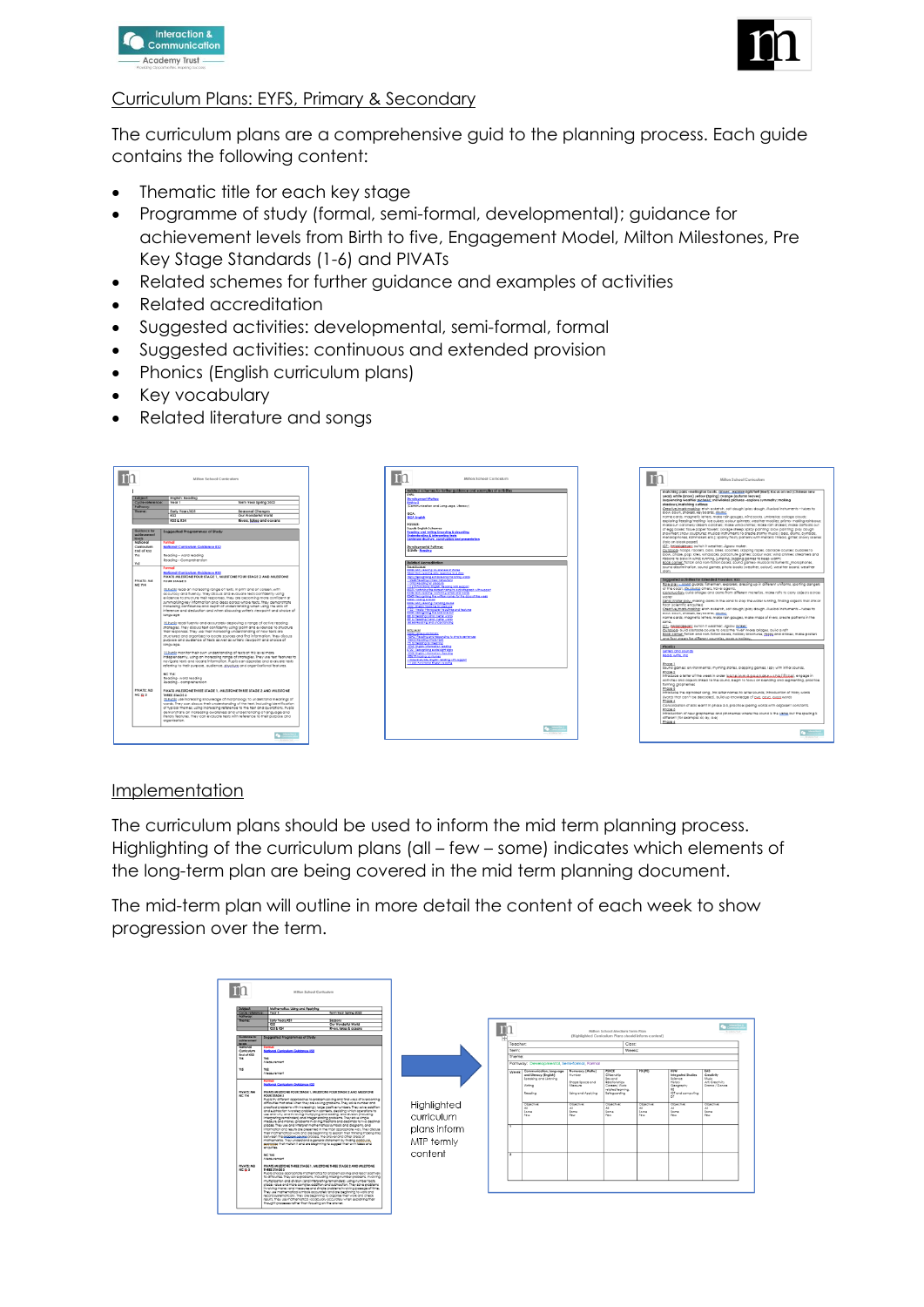



# Topic cycles: EYFS, Primary & Secondary

The topic cycle shows each topic theme covered over the schools' 3 year plan. The topics have been carefully formulated to ensure continuity and progression from Primary to Secondary. Each theme is linked to specific 'National Curriculum' subjects to demonstrate coverage. This focus does not however exclude other curriculum areas.

# Departmental Approaches to the curriculum

#### Early Years

The Early Years curriculum follows the Development Matter guidance. All seven areas of learning shape the curriculum with a clear focus on the prime areas of: Communication and Language, Personal and Social and Physical Development. The specific areas of the curriculum are also given appropriate coverage. The curriculum is applied through the agreed topic cycle and the EYFS Curriculum Plan. This process provides a clear structure for learning. The EYFS Curriculum Plan's programme of study is formulated from Development Matters and Birth to Five guidance. This supports each pupil's learning journey.

## Primary & Secondary

The curriculum plans are applied through the agreed topic cycle. The thematic plans provide direction, context, and programmes of study that are applied to support in the planning of age-appropriate learning journeys.

For pupils following the formal curriculum route in secondary the focus of the curriculum is matched to the relevant accreditation/qualification syllabus.

# Curriculum Delivery Expectations

The Milton agreed expectations for effective Teaching and Learning are applied to provide clear expectations of classroom practice.

| Milton School expectations for effective Teaching<br>and Learning                                                                                                  | All learning opportunities to be maximised by ensuring pupils are emotionally regulated and<br>ready for learning.<br><b>Behaviour for Learning</b><br>Requier use of praise and rewards |
|--------------------------------------------------------------------------------------------------------------------------------------------------------------------|------------------------------------------------------------------------------------------------------------------------------------------------------------------------------------------|
| <b>Teaching and Learning</b>                                                                                                                                       | All staff should model positive behaviour and language at all times.                                                                                                                     |
|                                                                                                                                                                    | High expectations should be set for all pupils                                                                                                                                           |
| All lessons should have appropriate pace and challenge and be pitched appropriately to<br>ensure stretch and challenge for all pupils.                             | All staff to adopt a consistent approach in line with the school behaviour policy.                                                                                                       |
| A child centred approach should be adopted and linked to EHCP outcomes.                                                                                            | Class teams to be familiar with, understand and consistently follow individual pupil behaviour<br>plans                                                                                  |
| Activities should promote pupil independence                                                                                                                       |                                                                                                                                                                                          |
| Requiar opportunities for consolidation and recall of learning                                                                                                     |                                                                                                                                                                                          |
| Reaular praise to celebrate success                                                                                                                                |                                                                                                                                                                                          |
| Provide scaffolds/adaptive teaching methods to support learning and progress.                                                                                      |                                                                                                                                                                                          |
| Lessons should be chunked breaking learning down in to smaller steps.                                                                                              |                                                                                                                                                                                          |
| Resources                                                                                                                                                          |                                                                                                                                                                                          |
| Resources are age and developmentally appropriate and used effectively to aid learning.                                                                            |                                                                                                                                                                                          |
| Resources/working walls to be in line with the school display policy and display boards to be<br>regularly updated, maintained and in line with the current topic. |                                                                                                                                                                                          |
| Physical amangement of the classroom - clearly defined areas for learning to support pupil<br>enaggement and progress.                                             |                                                                                                                                                                                          |
| Clear direction for support staff throughout the lesson.                                                                                                           |                                                                                                                                                                                          |
| Assessment for Learning                                                                                                                                            |                                                                                                                                                                                          |
| Use effective questioning techniques and check responses/understanding from all pupils.                                                                            |                                                                                                                                                                                          |
| Progress towards EHCP outcomes should be always be up to date using the school recording<br>system                                                                 |                                                                                                                                                                                          |
| Ensure ample opportunities for AFL and provide pupils with constructive feedback and "Next<br>steps'.                                                              |                                                                                                                                                                                          |
| APL should link clearly to and effectively assess progress towards learning outcomes and<br>provide opportunities for extended learning.                           |                                                                                                                                                                                          |
| Differentiation and Challenge                                                                                                                                      |                                                                                                                                                                                          |
| Targeted individualised support in line with pupil EHCP targets                                                                                                    |                                                                                                                                                                                          |
| Pupil engagement - use pupil interests to stimulate pupil engagement and progress                                                                                  |                                                                                                                                                                                          |
|                                                                                                                                                                    |                                                                                                                                                                                          |
|                                                                                                                                                                    |                                                                                                                                                                                          |
|                                                                                                                                                                    |                                                                                                                                                                                          |